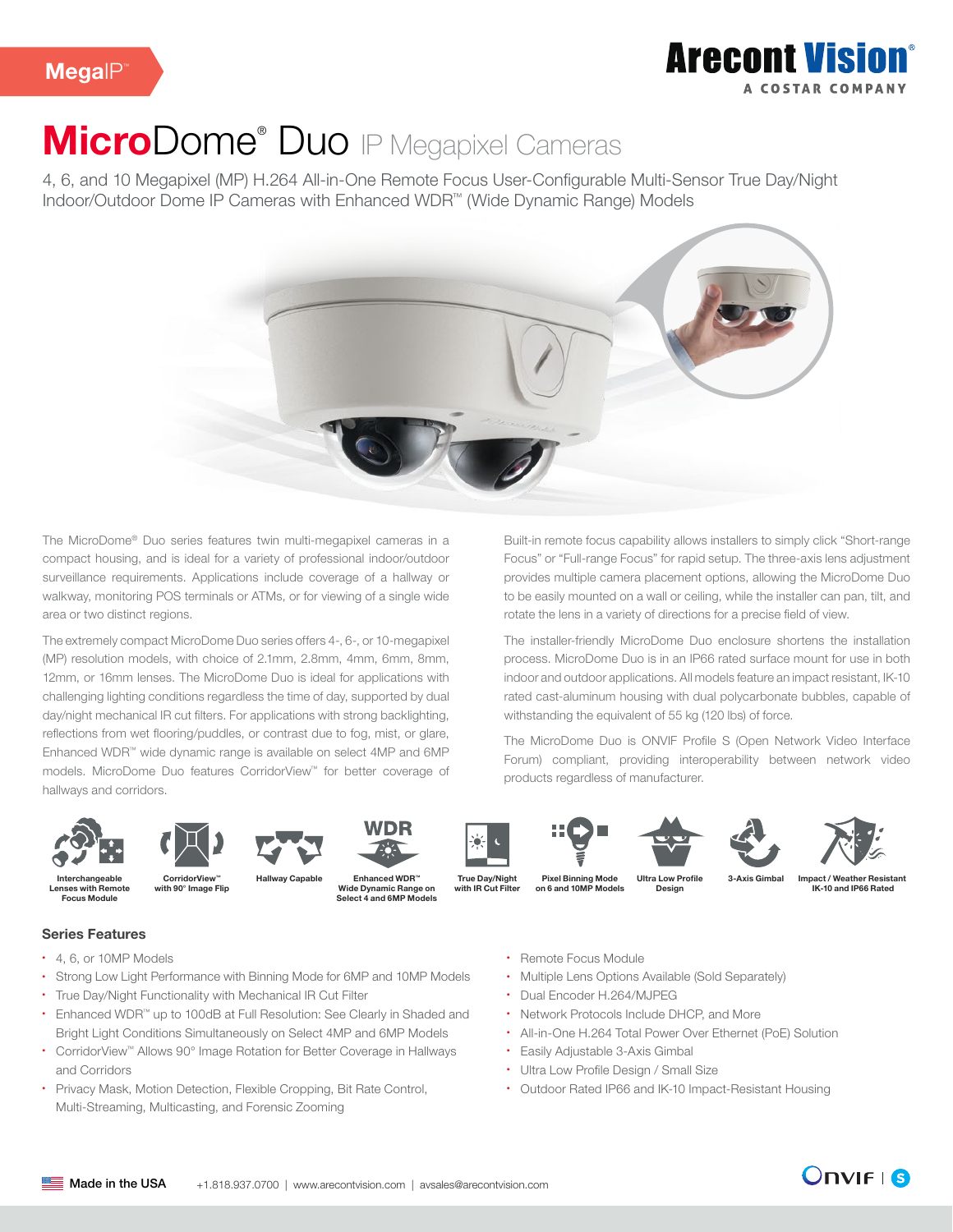## **MicroDome® Duo** IP Megapixel Cameras **Specifications** Specifications

### Camera Imaging Specifications

| Model                      |                                    | <b>AV4656DN</b><br><b>AV4655DN</b>       |                        | <b>AV6655DN</b>                          |                        | <b>AV6656DN</b>                          |                    | AV10655DN                                |                 |                                  |                 |
|----------------------------|------------------------------------|------------------------------------------|------------------------|------------------------------------------|------------------------|------------------------------------------|--------------------|------------------------------------------|-----------------|----------------------------------|-----------------|
| <b>Image Sensor (CMOS)</b> |                                    | 4MP (2 x 1080p)                          |                        | 4MP (2 x 1080p)                          |                        | 6MP (2 x 3MP)                            |                    | 6MP (2 x 3MP)                            |                 | 10MP (2 x 5MP)                   |                 |
| <b>Optical Format</b>      |                                    |                                          | 1/3"                   | 1/3.2"                                   |                        |                                          | 1/3"               |                                          | 1/3.2"          |                                  | 1/2.5"          |
| <b>Pixel Pitch</b>         |                                    |                                          | $2.2 \mu m$            | $2.2 \mu m$                              |                        | $2.2 \mu m$                              |                    | $2.2 \mu m$                              |                 |                                  | $2.2 \mu m$     |
| <b>Minimum</b>             | Color (Day Mode)                   |                                          | $0.2$ Lux              | $0.2$ Lux                                |                        | $0.2$ Lux                                |                    | $0.2$ Lux                                |                 | $0.3$ Lux                        |                 |
| <b>Illumination</b>        | <b>Color Binning</b><br>(Day Mode) |                                          |                        |                                          |                        | $0.1$ Lux                                |                    | $0.1$ Lux                                |                 | 0.15 Lux                         |                 |
|                            | B/W (Night Mode)                   |                                          | 0.02 Lux, IR sensitive |                                          | 0.02 Lux, IR sensitive | 0.02 Lux, IR sensitive                   |                    | 0.02 Lux, IR sensitive                   |                 | 0.03 Lux, IR sensitive           |                 |
| <b>Full FOV Resolution</b> |                                    | Total                                    | 3840 H x 1080 V        | Total                                    | 3840 H x 1080 V        | Total                                    | 4096 H x 1536 V    | Total                                    | 4096 H x 1536 V | Total                            | 5120 H x 1920 V |
|                            |                                    | Per Sensor                               | 1920 H x 1080 V        | Per Sensor                               | 1920 H x 1080 V        | Per Sensor                               | 2048 H x 1536 V    | Per Sensor                               | 2048 H x 1536 V | Per Sensor                       | 2560 H x 1920 V |
| 1/4 Resolution             |                                    | Total                                    | 1920 H x 540 V         | Total                                    | 1920 H x 540 V         | Total                                    | 2048 H x 768 V     | Total                                    | 2048 H x 768 V  | Total                            | 2560 H x 960 V  |
|                            |                                    | Per Sensor                               | 960 H x 540 V          | Per Sensor                               | 960 H x 540 V          | Per Sensor                               | 1024 H x 768 V     | Per Sensor                               | 1024 H x 768 V  | Per Sensor                       | 1296 H x 960 V  |
| <b>Dynamic Range</b>       |                                    |                                          | 69.5dB                 | WDR up to 100dB                          |                        | 69.5dB                                   |                    | WDR up to 100dB                          |                 | 70.1dB                           |                 |
| Frame Rates*               | At Max Resolution                  |                                          | 15fps (3840 x 1080)    | 15fps (3840 x 1080)                      |                        | 10fps (4096 x 1536)                      |                    | 10fps (4096 x 1536)                      |                 | 7fps (5120 x 1920)               |                 |
|                            | 1/4 Resolution                     |                                          | 24fps (1920 x 590)     |                                          | 24fps (1920 x 590)     | 17fps (2048 x 768)                       |                    | 17fps (2048 x 768)                       |                 | 10fps (2560 x 960)               |                 |
|                            | <b>Binning Mode</b>                |                                          |                        |                                          |                        |                                          | 34fps (2048 x 768) | 17fps (2048 x 768)                       |                 | 26fps (2560 x 960)               |                 |
| Lens                       | 2.8mm Lens Option<br>(-28 Models)  | 2.8mm, F1.8,<br>$H$ -FOV = 83 $^{\circ}$ |                        | 2.8mm, F1.8,<br>$H$ -FOV = 83 $^{\circ}$ |                        | 2.8mm, F1.8,<br>$H$ -FOV = 88 $^{\circ}$ |                    | 2.8mm, F1.8,<br>$H$ -FOV = 88 $^{\circ}$ |                 | 2.8mm, F1.8,<br>$H-FOV = 114°$   |                 |
|                            | 8mm Lens Option<br>(-08 Models)    | 8mm, F1.6,<br>$H-FOV = 30^\circ$         |                        | 8mm, F1.6,<br>$H-FOV = 30^\circ$         |                        | 8mm, F1.6,<br>$H$ -FOV = 33 $^{\circ}$   |                    | 8mm, F1.6,<br>$H$ -FOV = 33 $^{\circ}$   |                 | 8mm, F1.6,<br>$H-FOV = 43^\circ$ |                 |

\* Maximum with H.264 compression

### Programmability

| Optics                               | M12 lens and remote focus module                                            |                     |  |  |  |
|--------------------------------------|-----------------------------------------------------------------------------|---------------------|--|--|--|
| <b>Low Light Performance</b>         | <b>Pixel Binning Mode</b>                                                   | 6MP and 10MP models |  |  |  |
| <b>Picture-in-Picture</b>            | Simultaneous delivery of full field-of-view and zoomed images               |                     |  |  |  |
| Programmable<br><b>Shutter Speed</b> | Controls motion blur, 1ms-500ms                                             |                     |  |  |  |
| <b>Motion Detection</b>              | Real-time, 1024 detection zones                                             |                     |  |  |  |
| <b>Privacy Masking</b>               | Unlimited                                                                   |                     |  |  |  |
| <b>Flexible Cropping</b>             | Resolution windowing down to 1x1 pixel for JPEG and 2x2<br>pixels for H.264 |                     |  |  |  |
| <b>Backlight Compensation</b>        | Reference windows for auto exposure and white balance                       |                     |  |  |  |
| <b>Flicker Control</b>               | 50/60Hz selectable                                                          |                     |  |  |  |
| <b>Image Rotation</b>                | CorridorView™ (90°, 180°, and 270° image rotation)                          |                     |  |  |  |
| <b>Wide Dynamic Range</b>            | Auto switch control adjustment between WDR and LDR modes<br>(WDR models)    |                     |  |  |  |
| <b>Noise Reduction</b>               | Low light noise filter control                                              |                     |  |  |  |
| <b>Efficiency</b>                    | Bit rate and bandwidth limitation control                                   |                     |  |  |  |
|                                      | Bandwidth and storage savings by running at 1/4 resolution                  |                     |  |  |  |
| <b>Sharpness</b>                     | Selectable enhancement level                                                |                     |  |  |  |
| <b>Miscellaneous</b>                 | Programmable resolution, brightness, saturation, gamma, tint                |                     |  |  |  |
|                                      | Electronic pan, tilt, zoom (PTZ)                                            |                     |  |  |  |

#### Data Transmission

| <b>Compression Type</b>  | H.264 (MPEG-4, Part 10)/Motion JPEG                    |  |  |  |  |
|--------------------------|--------------------------------------------------------|--|--|--|--|
|                          | 21 levels of quality                                   |  |  |  |  |
| <b>Network Protocols</b> | HTTP, RTSP, RTP/TCP, RTP/UDP, TFTP, DHCP               |  |  |  |  |
| Network Interface        | 100Base-T Ethernet<br>8 non-identical streams          |  |  |  |  |
| <b>Multi-Streaming</b>   |                                                        |  |  |  |  |
|                          |                                                        |  |  |  |  |
| Compliance               |                                                        |  |  |  |  |
| <b>Industry Standard</b> | <b>ONVIF Profile S</b>                                 |  |  |  |  |
| Listings                 | UL (CB)                                                |  |  |  |  |
| <b>FCC Compliance</b>    | 47 CFR 15 Class A                                      |  |  |  |  |
| Environmental            | RoHS, REACH, WEEE                                      |  |  |  |  |
| Markinge                 | $(CE)$ ENEE022 Closs A ENEE024 ENE1000.3.2 ENE1000.3.3 |  |  |  |  |

| Markings   | (CE) EN55022 Class A, EN55024, EN61000-3-2, EN61000-3-3,<br>EN60950-1 |
|------------|-----------------------------------------------------------------------|
| Mechanical | IP66 (EN60529), IK-10                                                 |
| CoO        | Made in the USA                                                       |

Environmental

| <b>Operating Temperature</b> | -40°C (-40°F) to +50°C (122°F) |
|------------------------------|--------------------------------|
| <b>Humidity</b>              | 0% to 90% (non-condensing)     |
| <b>Storage Temperature</b>   | -40°C (-4°F) to +60°C (140°F)  |

#### **Electrical**

| <b>Alarm Input/Output</b>  | General purpose opto-coupled, 1 input/1 output |
|----------------------------|------------------------------------------------|
| <b>Power Over Ethernet</b> | PoE 802.3af, Class 3                           |
| <b>Power Consumption</b>   | 7.9W DC power max                              |

 *See Next Page for Mechanical Specs*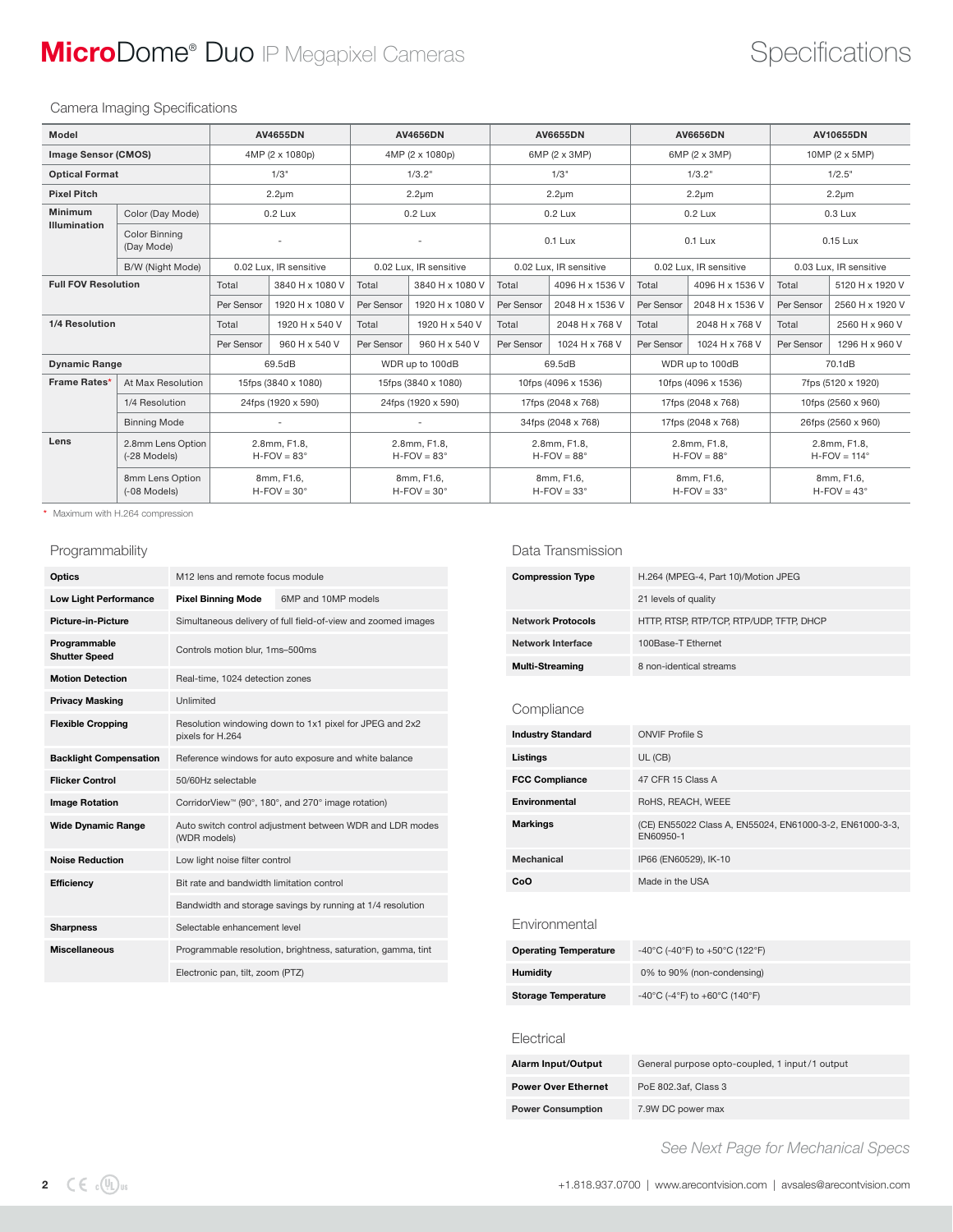## **MicroDome® Duo** IP Megapixel Cameras **Specifications** Specifications

#### Mechanical

| Casing            | Tamper-resistant housing, IK-10 Impact-resistant                                 |                                                                 |  |  |  |
|-------------------|----------------------------------------------------------------------------------|-----------------------------------------------------------------|--|--|--|
|                   | Surface mount with die-cast aluminum housing and 2" polycarbonate<br>dome bubble |                                                                 |  |  |  |
|                   | IP66 weather proof standard                                                      |                                                                 |  |  |  |
|                   | $3/4"$ NPT                                                                       |                                                                 |  |  |  |
| Mount             |                                                                                  | Mount plate with electrical box adapter holes (included)        |  |  |  |
| Gimbal            |                                                                                  | Easily adjustable, 3-axis w/360° pan, 90° tilt, and 360° z-axis |  |  |  |
| <b>Dimensions</b> | Unit                                                                             | 2.83" H (71.9mm) x 4.06" W (103mm) x 6.42" L (163mm)            |  |  |  |
| (See Dimensions)  | Packaged                                                                         | 3.74" H (95mm) x 4.72" W (120mm) x 7.09" L (180mm)              |  |  |  |
| Weight            | Unit                                                                             | 1.95lbs (0.88kg)                                                |  |  |  |
|                   | Packaged                                                                         | 2.4lbs (1.09kg)                                                 |  |  |  |

### Quick Installation



#### Dimensions